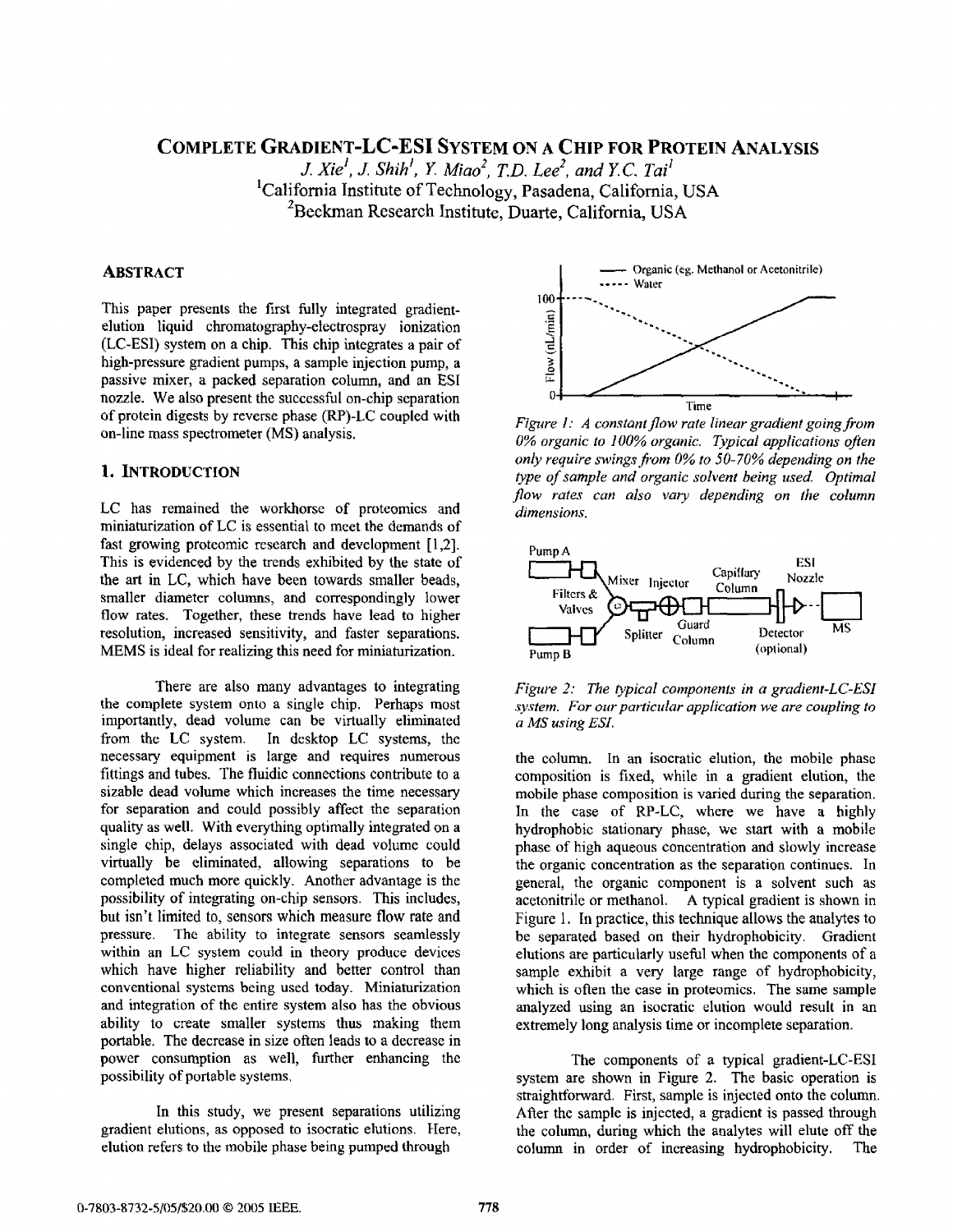diagrammed system couples to a MS for detection by means of an ESI nozzle. Several other detection methods are also available, such as UV or electrochemical detection, but these methods have the disadvantage of not providing any information about the mass.

The majority of work regarding on-chip separations has been electrophoresis-based. Agilent Technologies has demonstrated a microfabricated column/ESI nozzle using laser ablation of Kapton [3]. But this work lacks on-chip pumping. We have previously demonstrated an ion-exchange LC-on-a-chip with an integrated column and conductivity detection [4], which also lacked integrated pumps, mixers, and the ability to couple to a MS. Perhaps the greatest barrier preventing the total integration of chip-based LC systems is the difficulty in integrating micro-scale high-pressure pumping systems. We recently demonstrated a highpressure pump based on electrolysis [5], which we utilize here.

## 2. DESIGN

The design of our chip mirrors the typical LC-ESI system shown in Figure 2. We incorporate all the essential features onto a lx2 cm chip. A picture of our fabricated chip is shown in Figure 3. We incorporate three pumps/reservoirs on our chip, one for a highly aqueous solution, another for a high organic solution, and finally one for our sample. The driving force for these pumps is the pneumatic pressure generated by electrolysis of the aqueous solutions. The bulk of the volume of our reservoirs is attained with the chip packaging which will be described in detail in a later section. In all, each of the solvent chambers has a total volume of  $10 \mu L$  and the sample chamber is  $4 \mu L$ . This is more than sufficient for our typical separation requirements (e.g., 30-60 min gradients at a constant flow rate of  $\sim$ 100 nL/min).

These three pumps feed into a mixer. Our mixer is diffusion based and consists of a long narrow restriction. It has a cross section of  $20x20$  (WxH)  $\mu$ m<sup>2</sup> and a total length of 2 mm. This narrow channel functions as a mixer by reducing the diffusion lengths necessary for complete mixing.

After the mixer is our column. The column is  $100x20$  (WxH)  $\mu$ m<sup>2</sup> in cross section and 1.2 cm long. There is an opening which we can use to pack beads into the column. This column is designed to be packed using conventional slurry methods. The cross section of our column is comparable to the smaller diameter capillary columns commonly used today. Our column is much shorter than commercial colunms used today, but it is sufficient to demonstrate the concept. Currently, column length is mainly limited by how well that packaging responds to the higher pressures needed with longer columns.

Finally, after the column we have a freestanding parylene nozzle which extends 1.5 mm past the end of the chip which we use to couple with a MS.



*Figure* 3: *A photograph of the fabricated chip. Note the common features between the chip and the system depicted in Figure 2.*

## 3. FABRICATION

The chips are fabricated by combining several polymer micromachining technologies. The pump chambers are formed using SU-8 and PDMS while the mixer, the column and nozzle are all realized using parylene. The fabrication process is shown in Figure 4.

First, Ti/Pt is deposited and patterned to form the electrodes. The electrodes used for electrolysis are a pair of interdigitated electrodes with width/spacing of 50/50 um. There are also electrodes at the base of the nozzle which are used to facilitate electrospray from the nozzle. Next, the oxide is patterned and the exposed Si is roughened using XeF<sub>2</sub>. This roughened Si serves as an anchor for the parylene. This is necessary to make sure the column and channels are able to withstand high pressures. The adhesion of patylene to either oxide or bare silicon would be inadequate for our application. Next, a 4  $\mu$ m parylene layer is deposited and pattered using oxygen plasma. This bottom layer forms the bottom of the nozzle. Next, a  $20 \mu m$  sacrificial photoresist layer is spun on. A double exposure reduces the photoresist height in some areas to  $5 \mu m$ . This reduction in height is necessary to form the filter structures. After a final 4 um parylene deposition and patterning, a 50  $\mu$ m SU-8 layer is spun on the chip and patterned to strengthen the parylene structures and also provide a planarized surface for further packaging. The sacrificial photoresist is then dissolved and  $XeF<sub>2</sub>$  used to undercut the nozzle. The chips are broken along the The chips are broken along the  $XeF_2$  etched trench to make the nozzle completely freestanding.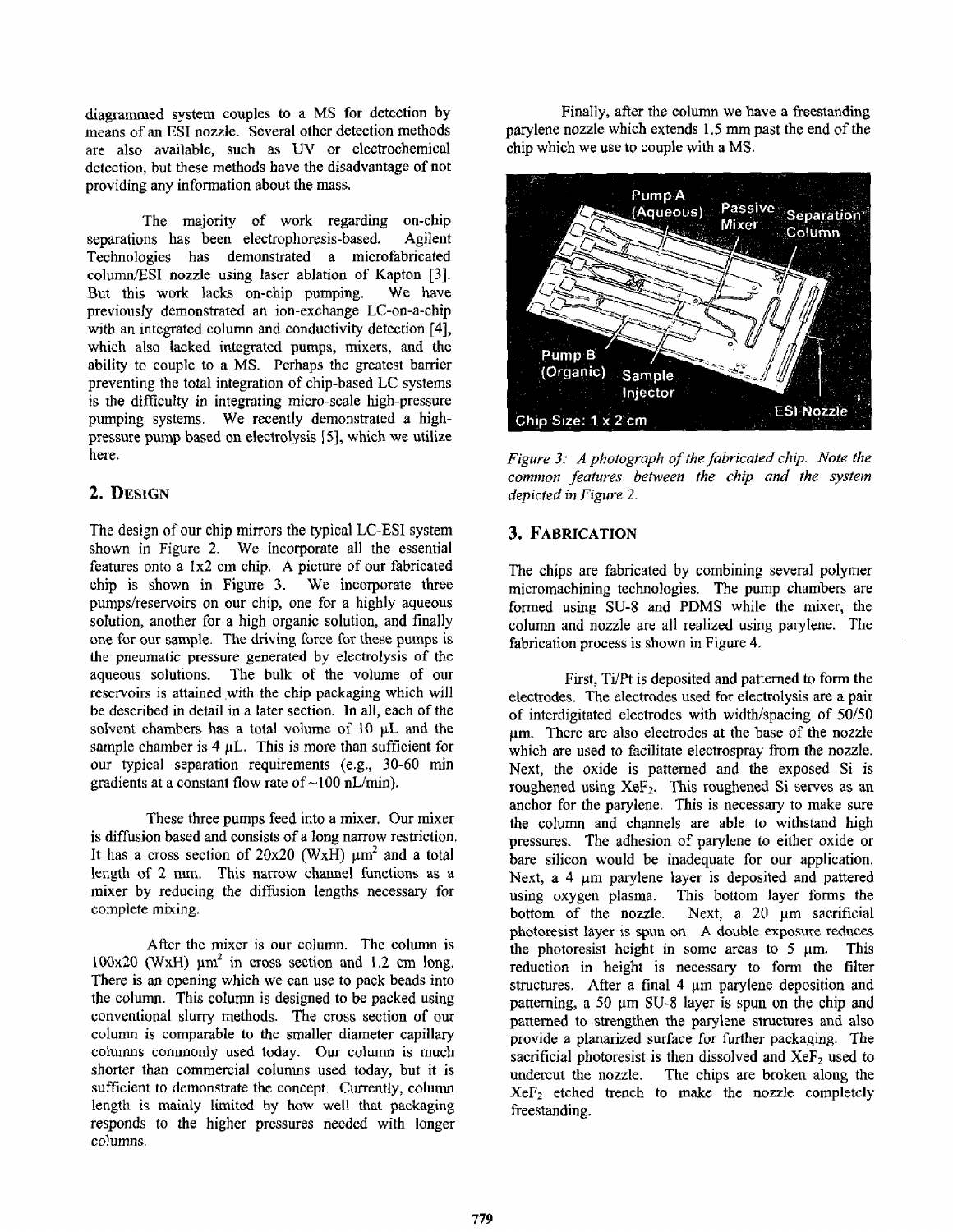

2. Pattern  $1<sup>st</sup>$  parylene (4  $\mu$ m), sacrificial photoresist (20  $\mu$ m and 5  $\mu$ m) and 2<sup>nd</sup> parylene (4  $\mu$ m) to form the nozzle.



3. Pattern SU-8 (50  $\mu$ m) to planarize the surface, XeF2



overhanging nozzle. r::=::J c=:J c::::::::I c::::J \_

Silicon Oxide Pt/Ti Parylene PR SU-8

## *Figure 4: Fabrication process flow.*

Further packaging is needed to form the pump chambers. The packaging is illustrated in Figure 5. The first layer in the packaging is a 500 µm PDMS gasket. The second layer is a Si piece which has been etched through to further increase the volume of the chambers. Finally, a top PDMS piece is placed over the Si, sealing the chamber. Prior to chip operation, the necessary solvents and sample are injected into their respective chambers using a syringe. A glass cover piece is placed over the packaged chip and the entire structure is then clamped together and positioned in front of the MS.

One very important parameter in designing this chip was finding materials which are compatible with the sample and the organic solvents commonly used in HPLC. All our channels, column, and nozzle are fabricated using parylene. Parylene is an ideal material because of its excellent chemical compatibility. It is also impermeable to most liquids and gases. To strengthen our parylene channels and for packaging purposes, SU-8 is also used. SU-8 has been demonstrated as a possible material for use MS analysis [6] and is widely considered to be compatible with most organic solvents. We also use PDMS as a sealing material. PDMS is generally not used with organic solvent because of the swelling [7]. Seals made from PDMS are adequate for the pressures we expect to encounter though. PDMS is likely to have

impurities leaching out of it which could contribute to background noise. To prevent this, all PDMS is soaked for several weeks in ethanol to try to remove these leachables.



*Figure* 5: *A diagram of the packaging of the chip as well as a picture of the packaged chip. Note the bubbles formed inside chambers.*

## **4. RESULTS**

The column is slurry-packed with 5  $\mu$ m C<sub>18</sub> beads before packaging. 5  $\mu$ m C<sub>18</sub> beads are mixed with IPA and mixed vigorously. The beads solution is then forced into the column at high pressure  $(-100 \text{ psi})$ .

Separation of a Bovine Serum Albumin (BSA) digest is presented. Figure 6 shows the MS output as well as the control current profiles used for the pumps. In this separation, the aqueous chamber was filled with a 95/5/0.1 (water/acetonitrile/formic acid v/v) solution while the organic chamber was filled with a 50/50/0.1 solution. The sample chamber contained a 1 pmol/ $\mu$ L sample of BSA digest. The total flow rate during the gradient is estimated to be 100 nL/min with pressures inside the chambers reaching 60 psi. 500 fmol of sample was injected. The current profile was determined experimentally.

Figure 7 shows the same separation done using a commercial HPLC system and column. 500 fmol of sample was used and the gradient goes from 2% to 60% organic at a rate of 1%/min. The column is packed with 3  $\mu$ m C<sub>18</sub> beads and has a diameter of 75  $\mu$ m and is 10 cm long. The difference in separation quality is mainly attributed to the shorter column length on our chip (1.2 vs. 10 cm). Our chip performs similarly in terms of coverage of the BSA protein, obtaining 50% coverage compared to 60% coverage for the commercial system. Total power consumption is very low given the high efficiency of